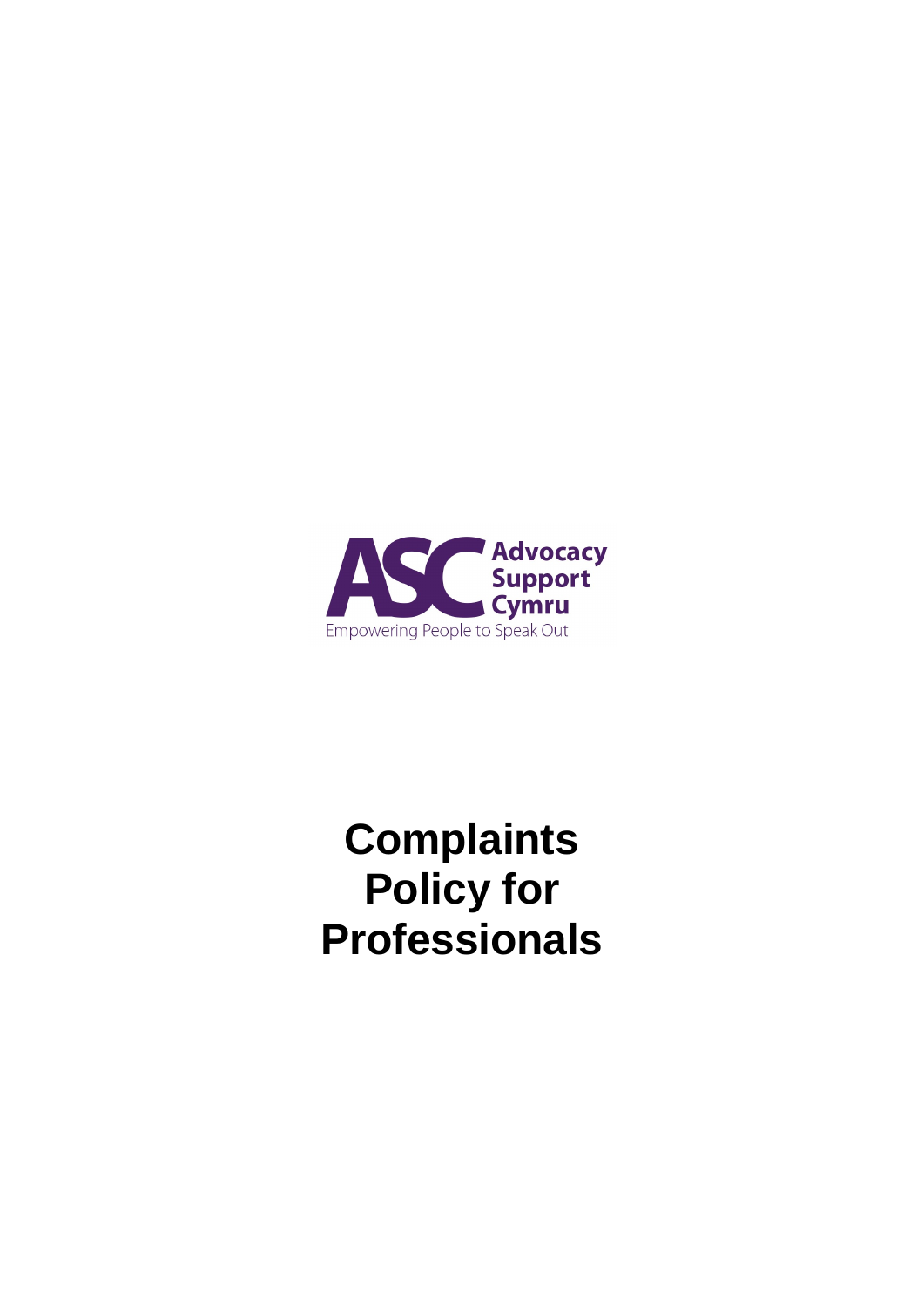## **CONTENT**

- **1. Introduction**
- **2. How to make a complaint**
- **3. STAGE 1 – Informal Resolution**
- **4. STAGE 2 – Formal Investigation**
- **5. STAGE 3 – Internal Appeal**
- **6. If the complainant remains dissatisfied?**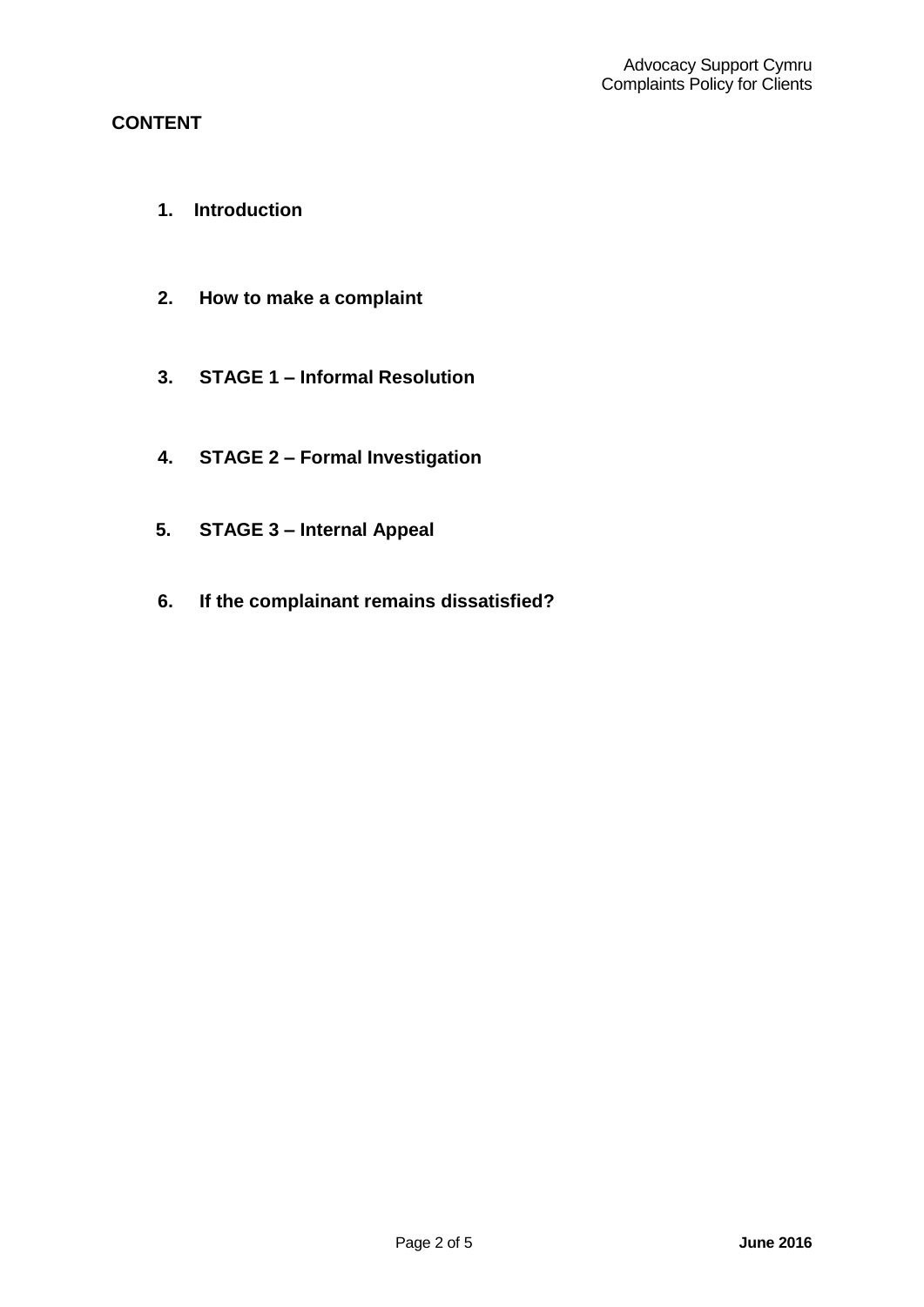## **1. Introduction**

- 1.1. This policy is informed by the Advocacy Charter.
- 1.2. Generally, the purpose of our Complaints Policy is to resolve disputes informally without resorting to formal investigation as we feel this can resolve concerns with greater speed and efficiency.
- 1.3. The Complaints Policy plays an important part in improving ASC's accountability to stakeholders and supports improvement of its services by responding to feedback. All feedback is important to us and if we can improve our service as a result of any concerns, we will do so.
- 1.4. ASC encourages feedback about our service from our clients, professionals and other organisations.
- 1.5. All complaints to ASC will be logged in a central point and will be dealt with constructively, impartially and effectively in accordance with the complaints procedure.
- 1.6. This policy is applicable for professionals. This policy does not apply to clients, who should refer to our Complaints Policy for Clients. Employees or trustees of ASC should refer to ASC's Grievance Policy & Procedure.

#### **2. How To Make a Complaint**

- 2.1. A complaint can be made in writing (letter or email) or verbally. Notes will be made of any verbal complaint and you will be asked to sign and date them. You will be given a copy of the signed notes.
- 2.2. If you are a professional and have a complaint about our organisation, please contact:

The Finance and Admin Manager Advocacy Support Cymru Brook House 2 Lime Tree Court Mulberry Drive Cardiff Gate Business Park **Cardiff** CF23 8AB

Tel: 02920 540444

Or email : lsimms@ascymru.org.uk

- 2.3. Any complaint against the Executive Director should be addressed to The Chair of the Executive Committee.
- 2.4. ASC will not process anonymous complaints.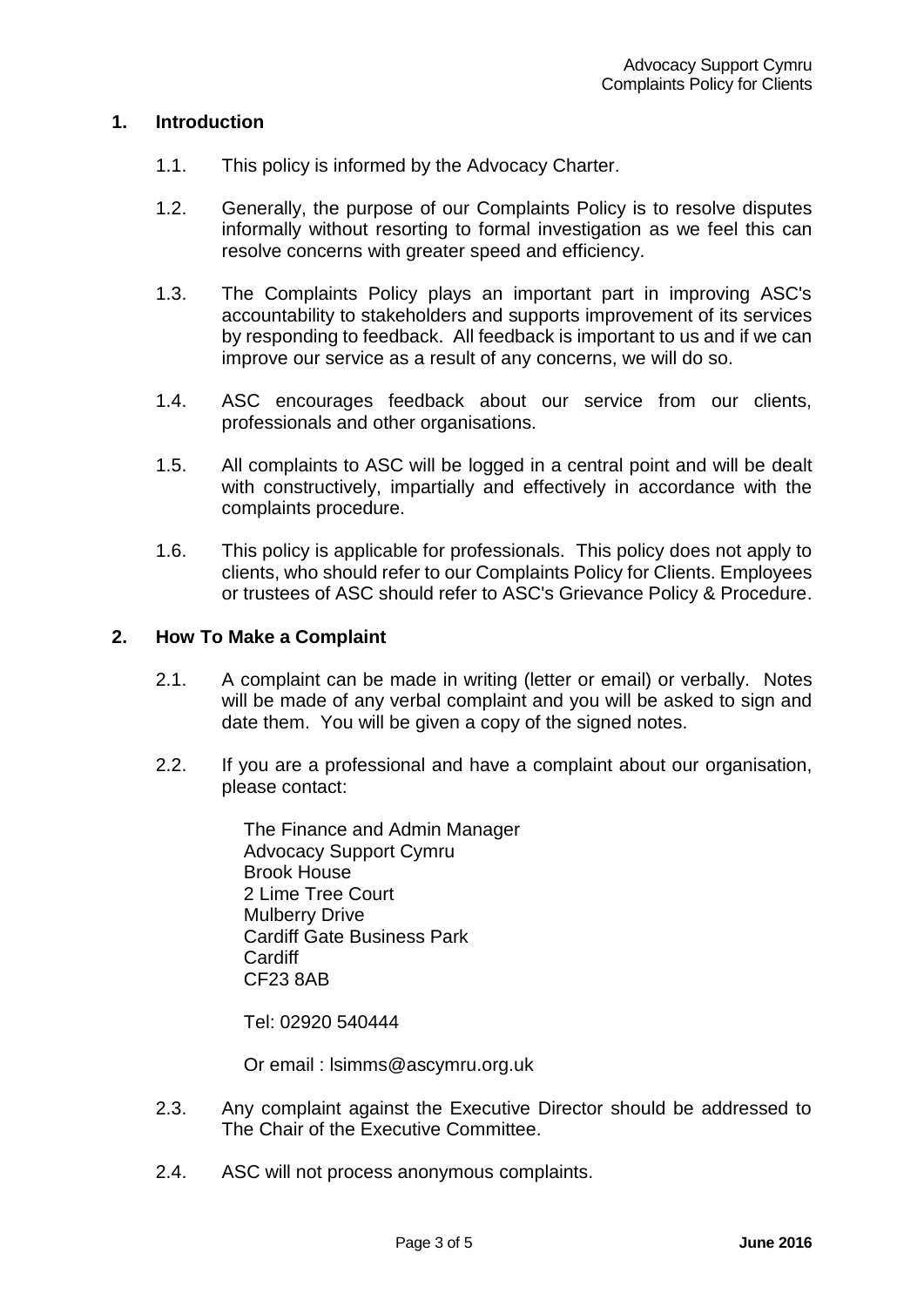2.5. On receiving a complaint, an Investigating Manager will be allocated to you.

## **3. Stage 1 - Informal Resolution**

- 3.1. Generally, the purpose of this Complaints Policy is to resolve disputes informally without resorting to formal investigation as we feel this can resolve concerns with greater speed and efficiency.
- 3.2. Investigating Managers dealing with complaints must always explore every option to resolve complaints by working with you to agree a satisfactory outcome.
- 3.3. The Investigating Manager assigned to investigate your complaint will acknowledge your complaint within 5 working days. The Investigating Manager will meet with you in person if you wish them to do so.
- 3.4. The Investigating Manager will consider whether the complaint should be escalated to Stage 2 (Formal Investigation) where the severity of the complaint warrants this.
- 3.5. The Investigating Manager will try to resolve your complaint in a timely way so that a written response can be ideally provided within 15 working days of receipt of your complaint. The response will include a written summary of the Manager's conclusions and will include any action taken. If this timescale cannot be met, the Investigating Manager will write to you to explain why.

## **If You Are Dissatisfied With the Outcome of the Informal Investigation**

- 3.6. If you are dissatisfied with our response under Stage 1, then you should inform the Finance and Admin Manager that the complaint has not been resolved. We would ask that you do this within 10 working days of receiving your outcome letter.
- 3.7. The Finance and Admin Manager, will pass on the complaint to the Investigating Manager within 5 working days and they will complete a formal investigation within 25 working days of the decision to proceed to Stage 2.

## **4. Stage 2 – Formal Investigation**

- 4.1. The Investigating Manager handling your complaint will aim to complete a formal investigation within 25 working days of you registering your dissatisfaction.
- 4.2. The outcome of the formal investigation will be communicated to you within 5 working days of the conclusion of the investigation.

## **5. STAGE 3 – Appeal Process**